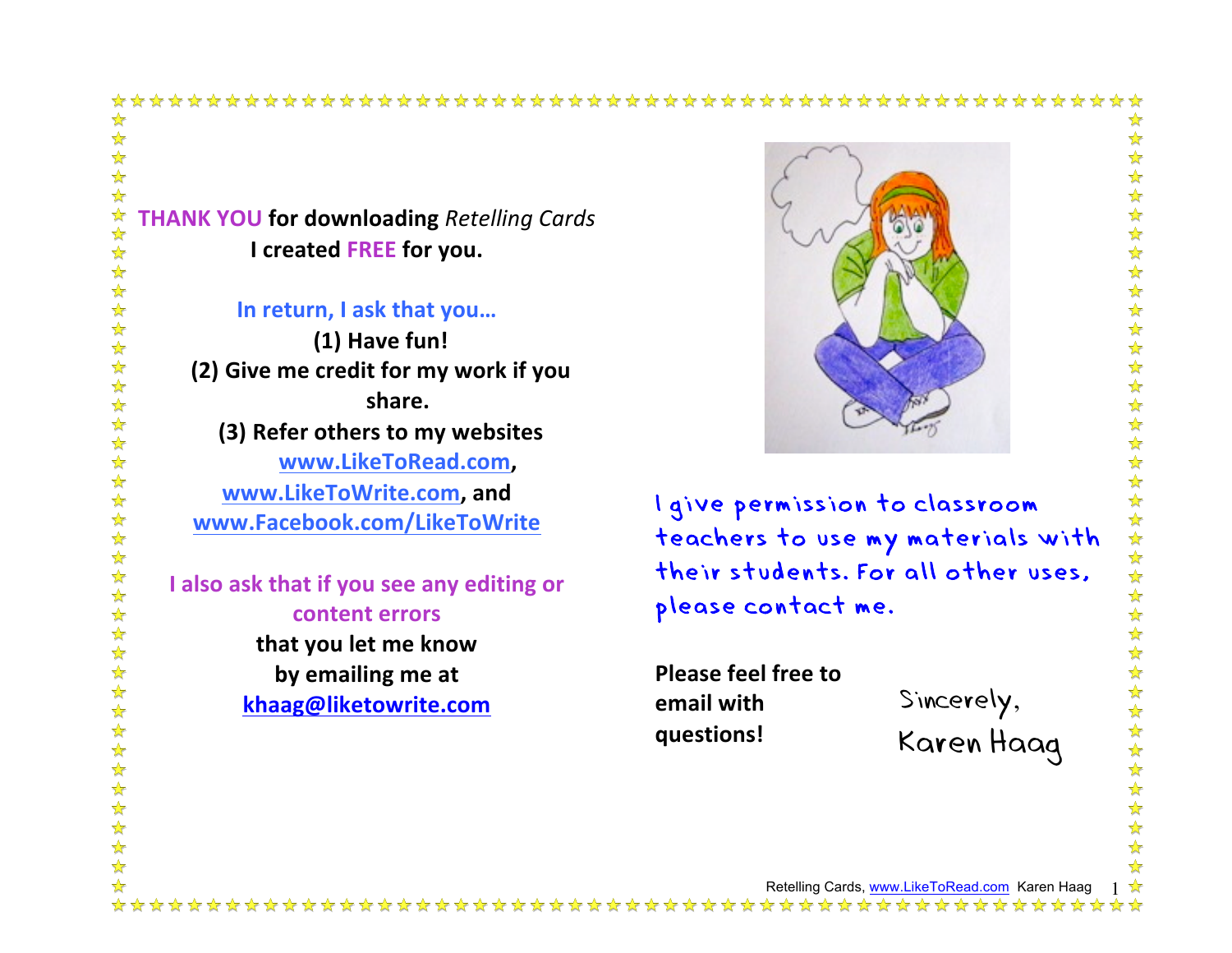## \*\*\*\*\*\*\*\*\*\*\*\*\*\*\*\*\*\*\*\*\*\*\*\*\*\*\*\*\*\*\*\*

- The children retell stories in their own words. They should not memorize stories.
- 计公众公众公众公众公众公众公 • Give them "points" for including the answers to each of these questions in their retelling. They don't have to answer them in order, though. They need to weave this information into their retelling.
- Run each card on a different colored piece of paper.
- Mount them in the room so that when students do retell a story, they can see the cards to prompt them.
- To introduce the cards, you might want to have one of 5 children 女女女女女女女女女 figure out what to say in response to one question, line up along the front of the room, and each tell their part. Hence, you have a complete retelling.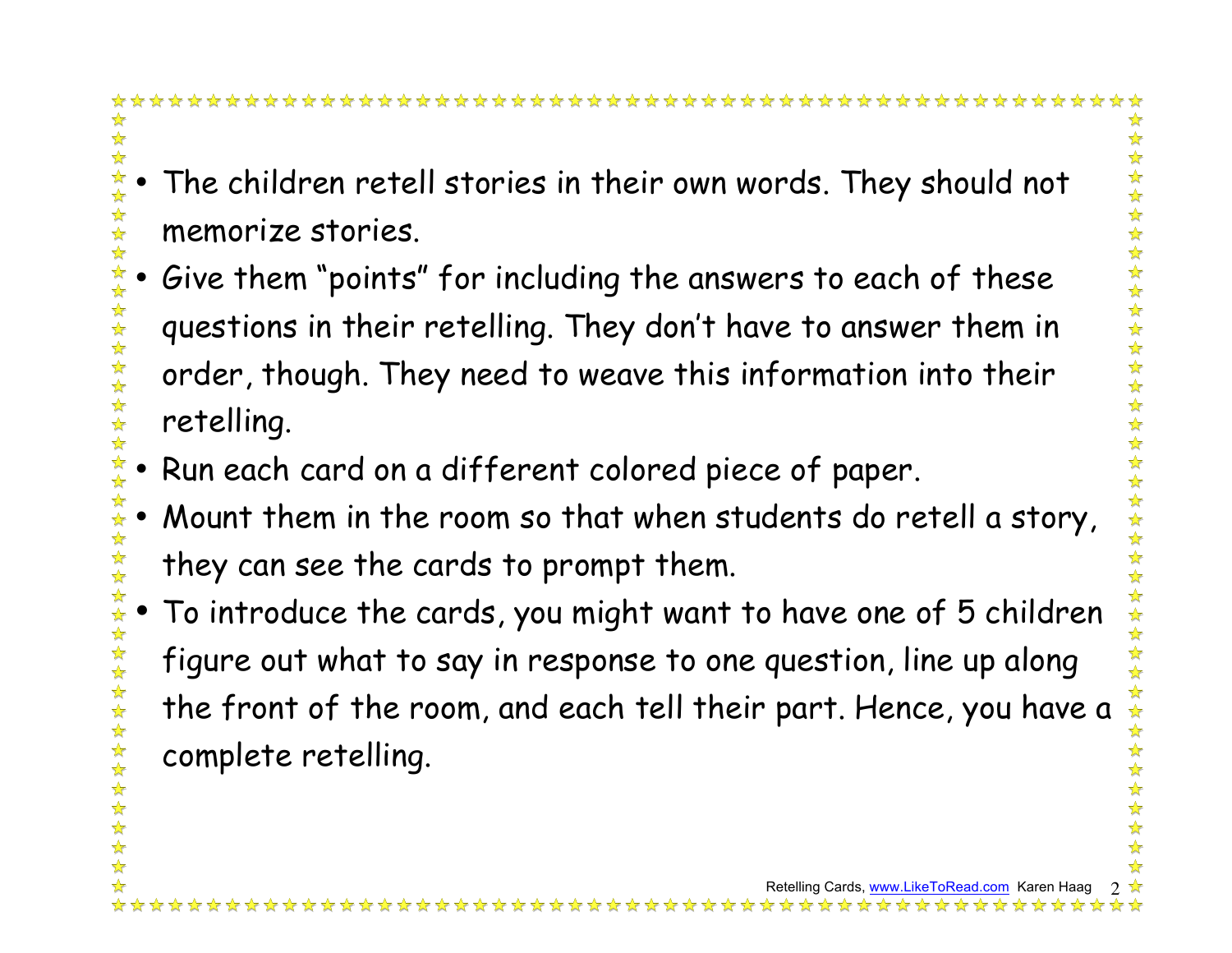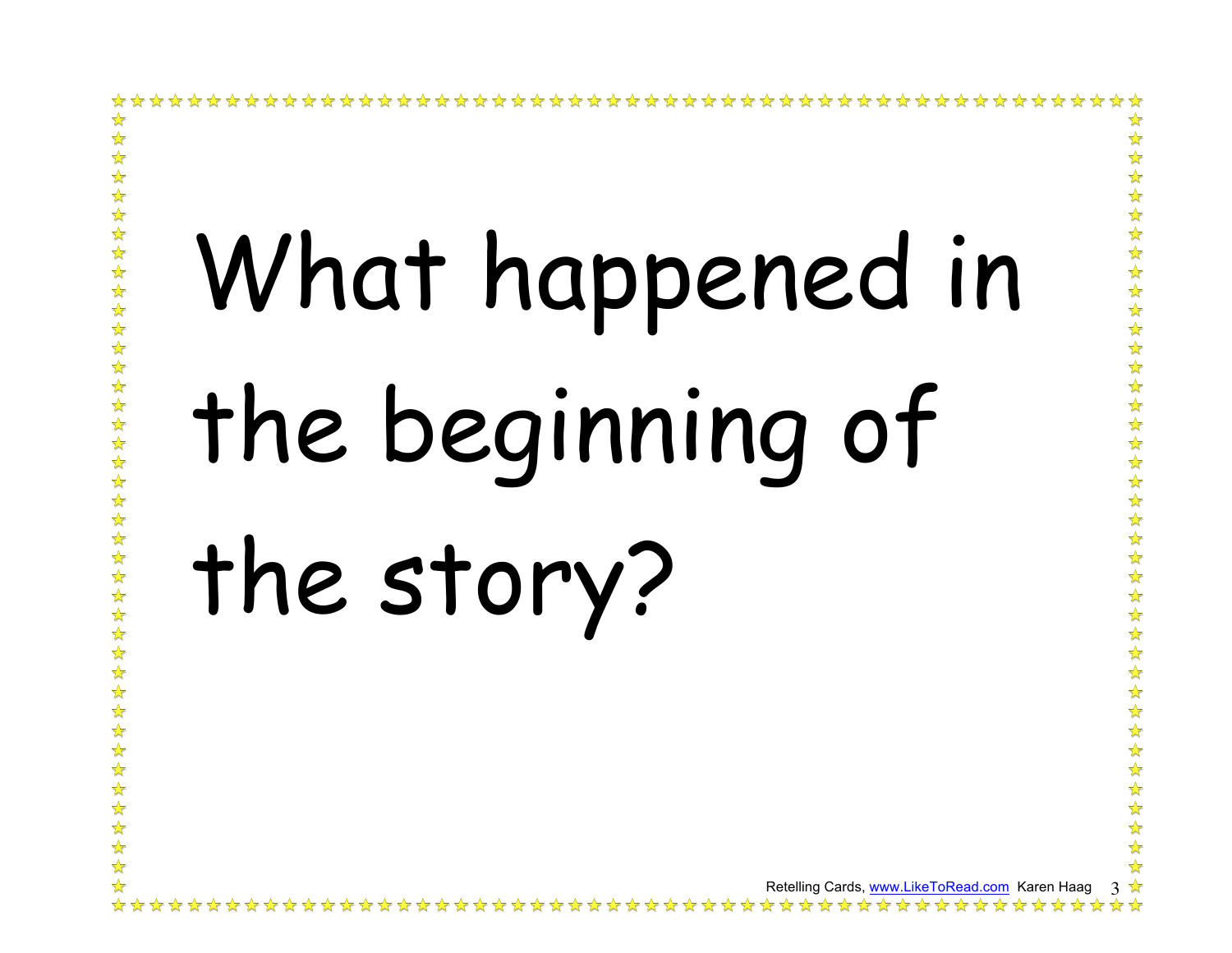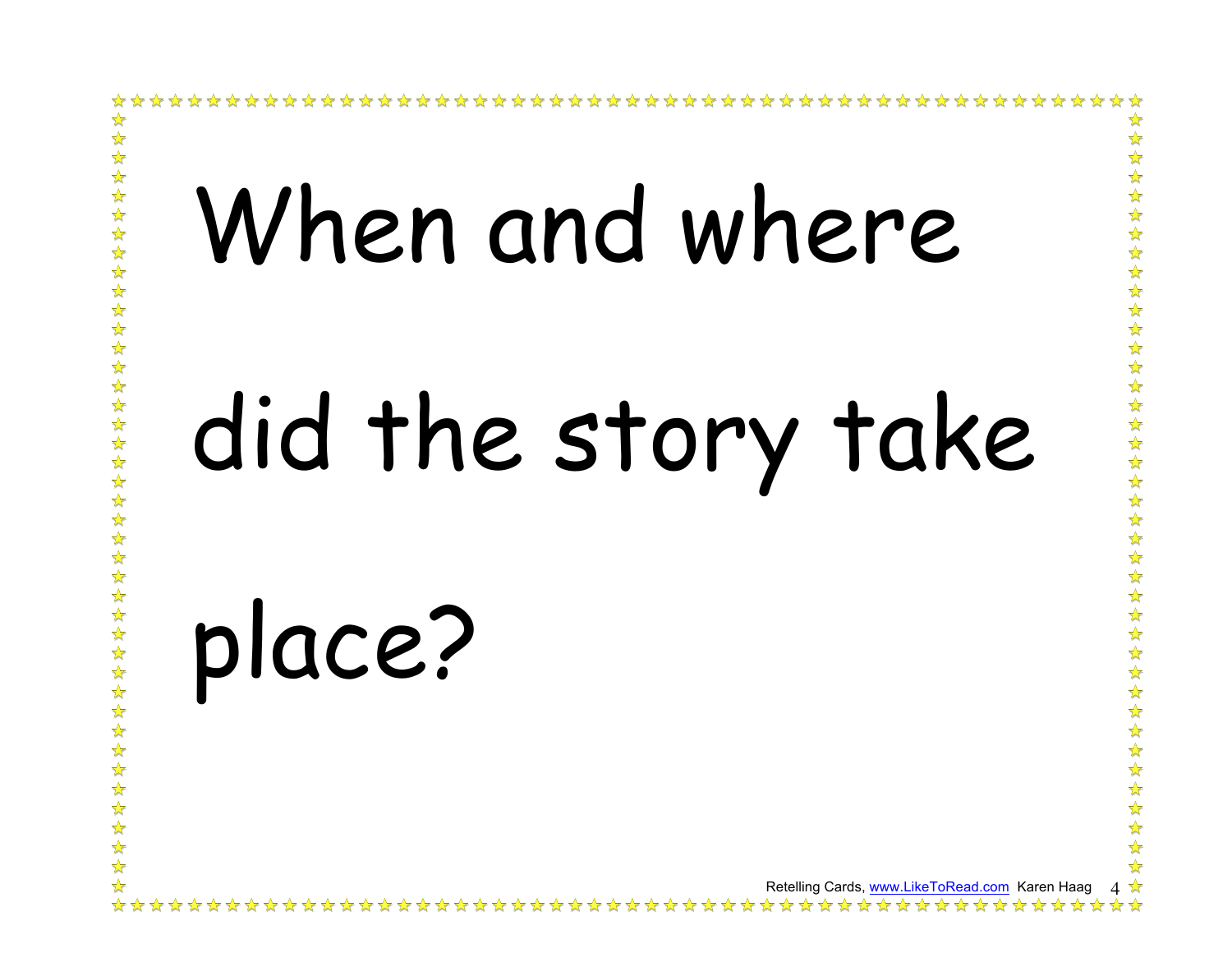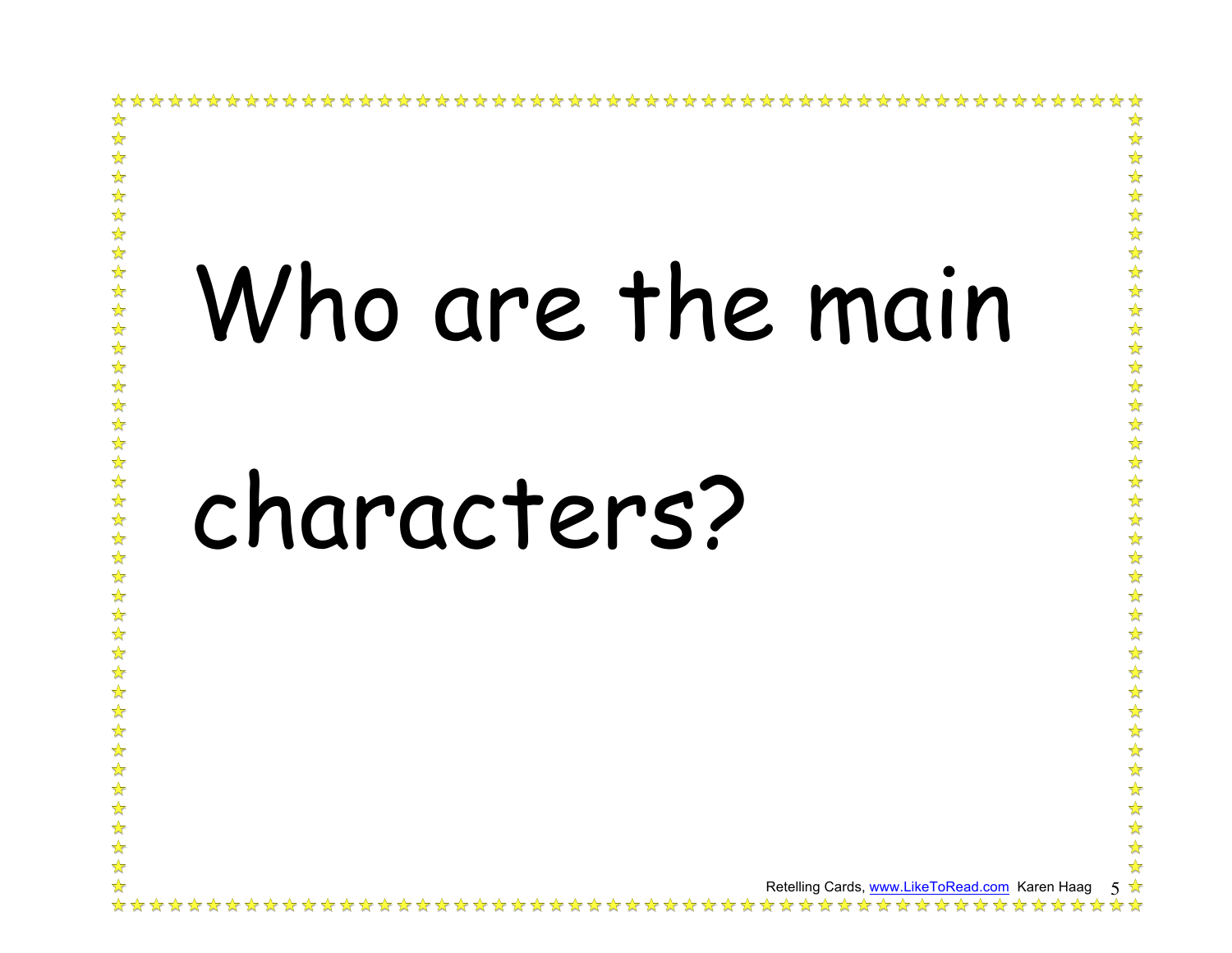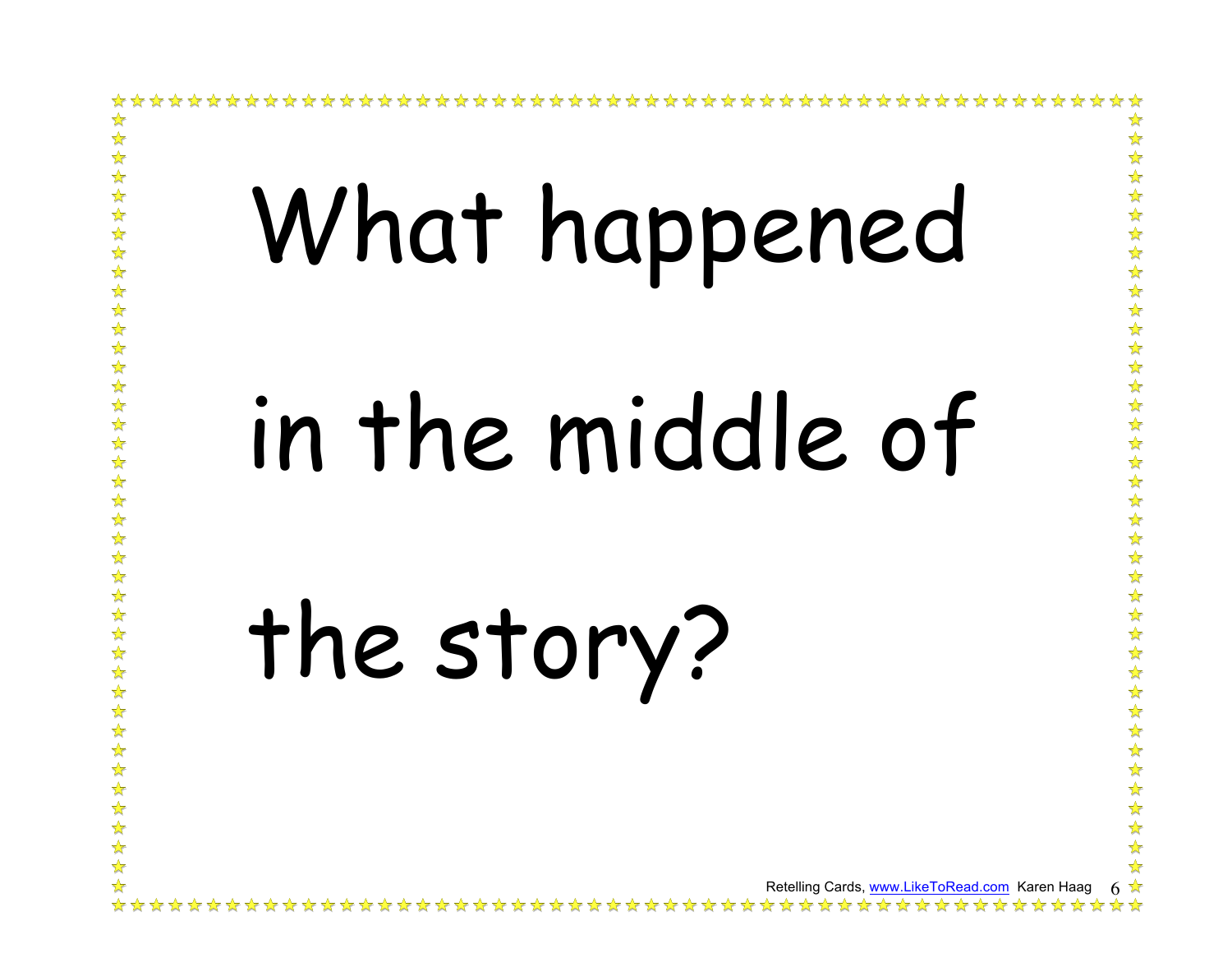